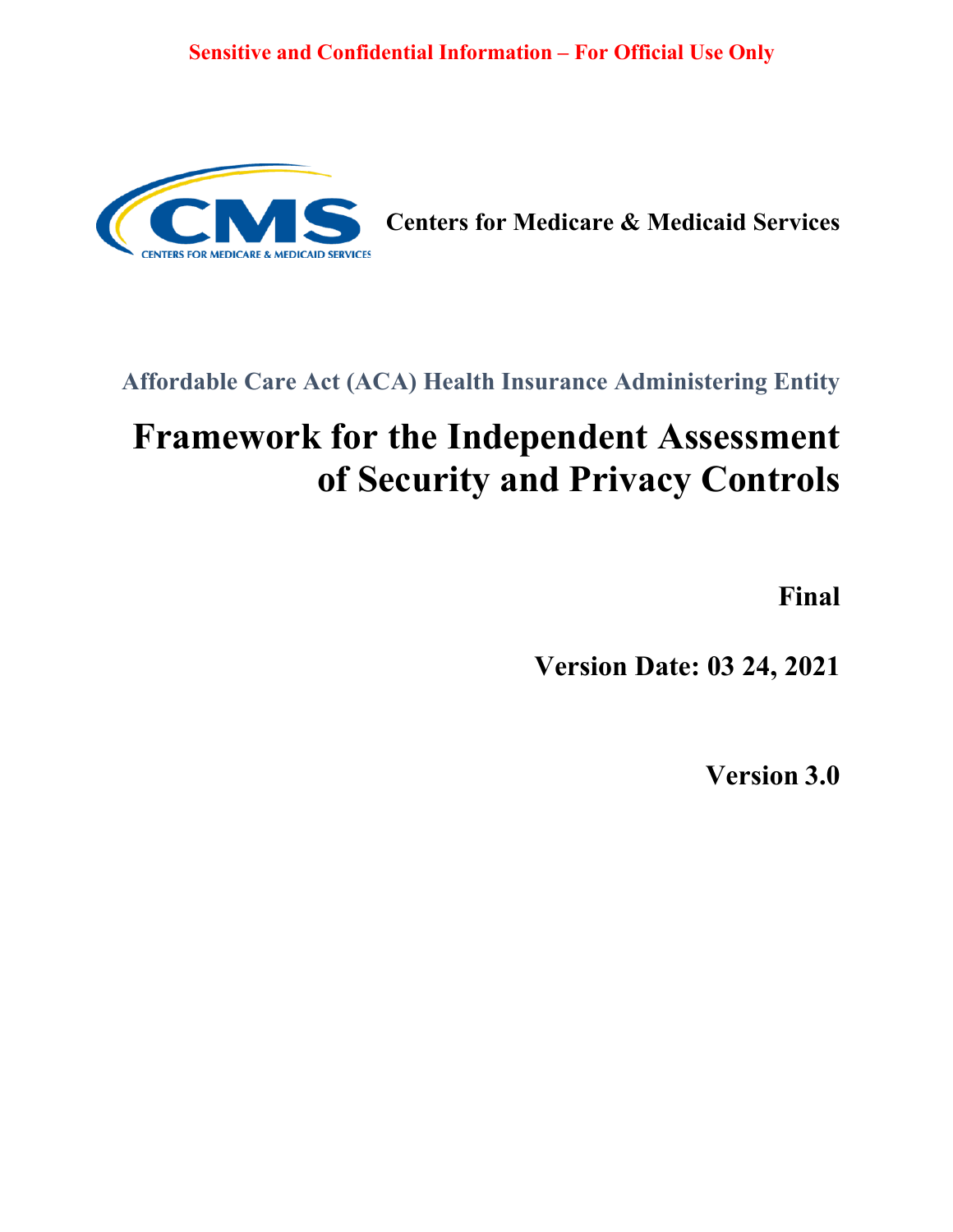| <b>Version</b><br><b>Number</b> | Version<br>Date | <b>Author / Owner</b>                         | $A = Add,$<br>M=Modify,<br>D=Delete | <b>Description of Change</b>                                                                                                                                                                                                                                                                                                                                                                                                                                                                        | <b>Substantive</b><br>Change<br>(Y/N) |
|---------------------------------|-----------------|-----------------------------------------------|-------------------------------------|-----------------------------------------------------------------------------------------------------------------------------------------------------------------------------------------------------------------------------------------------------------------------------------------------------------------------------------------------------------------------------------------------------------------------------------------------------------------------------------------------------|---------------------------------------|
| 1.0                             | 07/2014         |                                               | $\mathsf{A}$                        | Initial draft release                                                                                                                                                                                                                                                                                                                                                                                                                                                                               |                                       |
| 1.2                             | 10/2015         |                                               | M                                   | Address Privacy during the IA                                                                                                                                                                                                                                                                                                                                                                                                                                                                       | Y                                     |
| 1.9                             | 01/2016         |                                               | M                                   | Incorporate Privacy<br>requirements                                                                                                                                                                                                                                                                                                                                                                                                                                                                 | N                                     |
| 2.0                             | 03/2016         |                                               | M                                   | Incorporate comments and<br>feedback                                                                                                                                                                                                                                                                                                                                                                                                                                                                | N                                     |
| 3.0                             | 03/24/2021      | Christopher Day<br>Abebe Feleke<br>Luis Effio | A, M, D                             | Updated the latest template,<br>updated the footnotes with the<br>latest references. Aligned<br>document with the latest<br>artifacts. Added content<br>description and outline from the<br>new assessor workbook. Added<br>Risk Levels section. Rearranged<br>document outline. Updated the<br>required tests and assessment<br>documents. Updated the<br>Acronym List. Added SAW<br>information. Added SAP<br>section. Deleted appendix with<br>SAR Template. Updated<br>formatting and language. | Y                                     |

# **Record of Changes**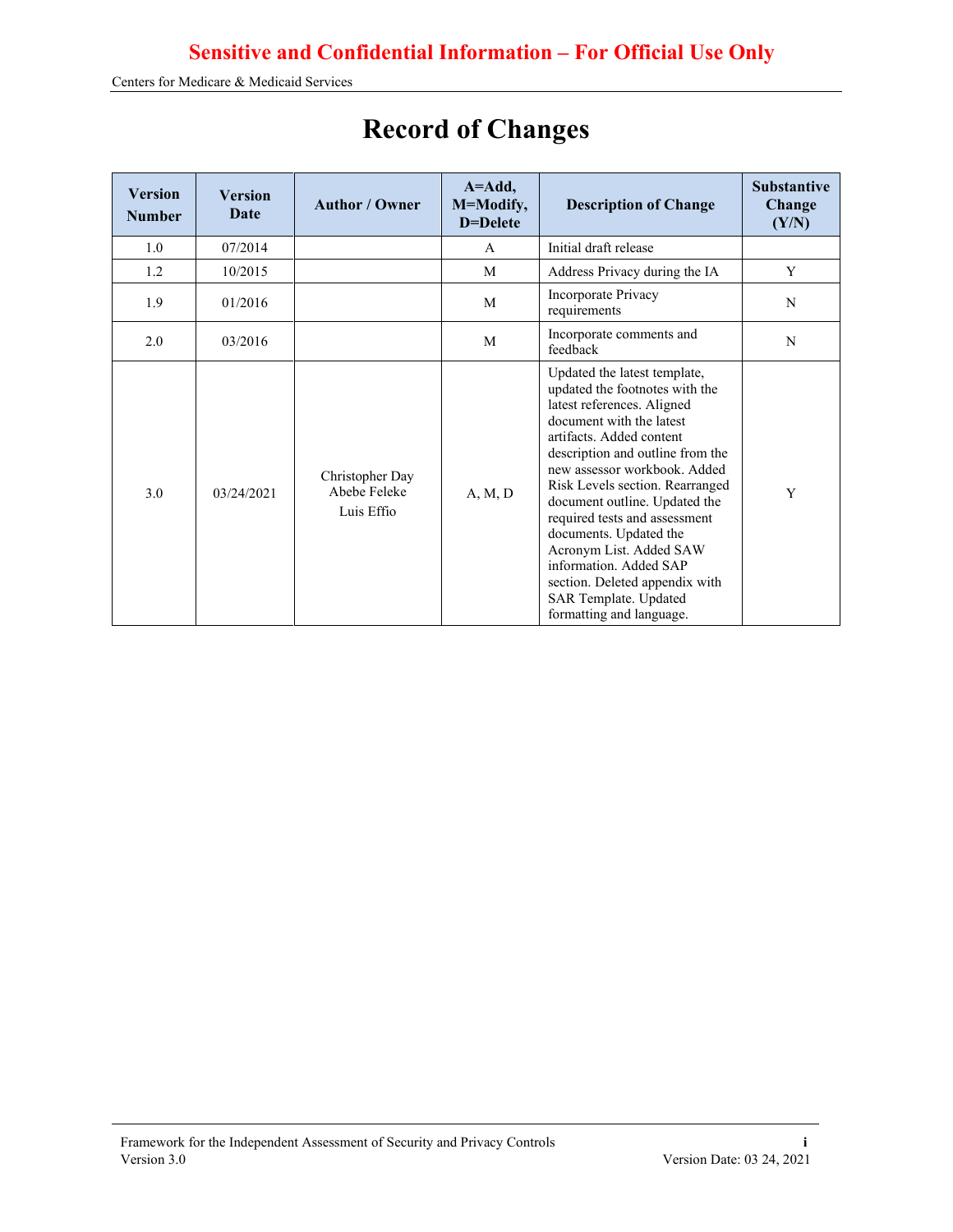## **Table of Contents**

| 1.1<br>1.2 |  |
|------------|--|
|            |  |
| 2.1        |  |
| 2.2        |  |
| 2.3        |  |
|            |  |
| 3.1        |  |
|            |  |
|            |  |
|            |  |
|            |  |
|            |  |
| 3.2        |  |
|            |  |
| 4.1        |  |
|            |  |
| 5.1        |  |
|            |  |

## **Table of Tables**

|--|--|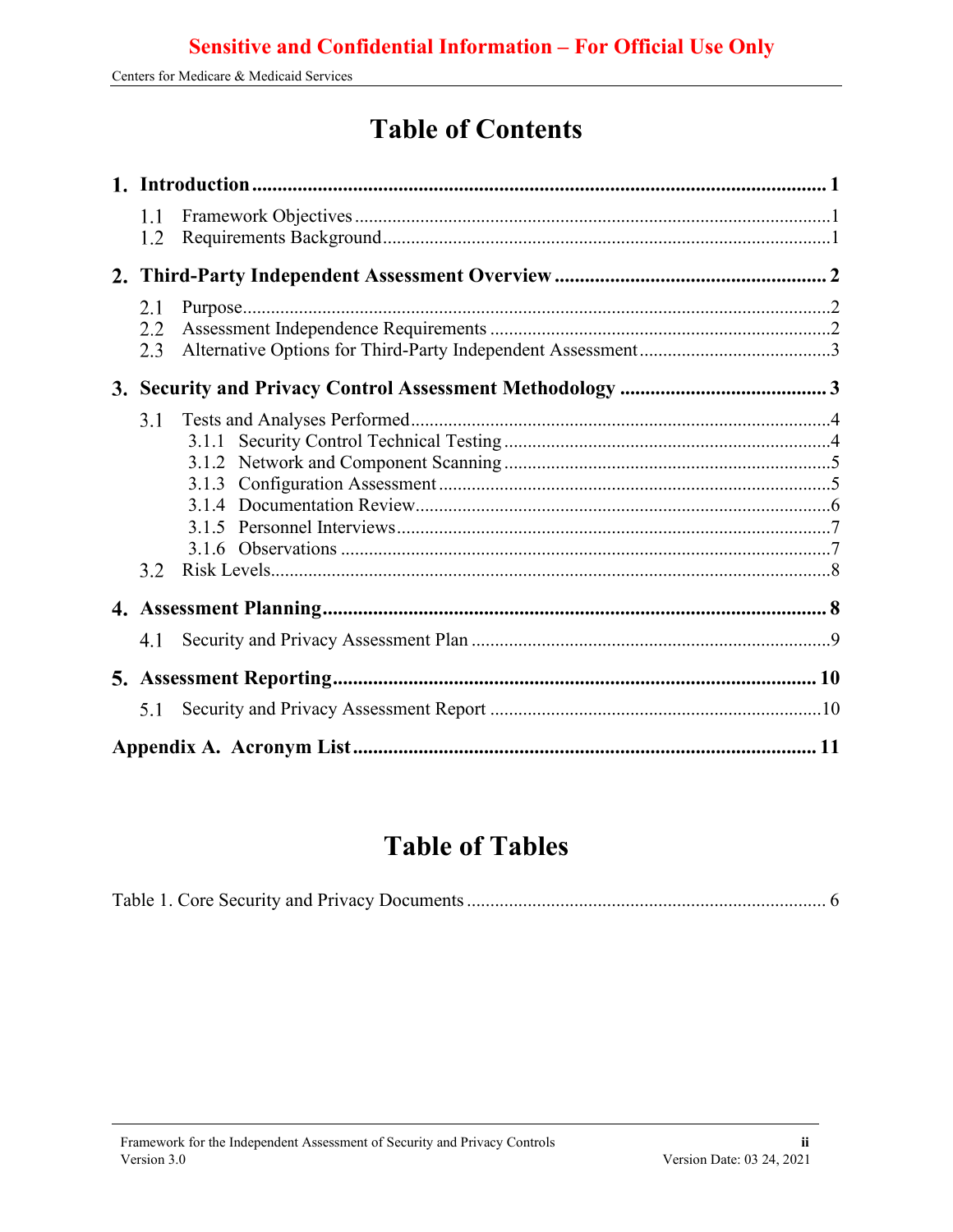## <span id="page-3-0"></span>**Introduction**

The Administering Entities (AEs) are custodians of sensitive information such as Personally Identifiable Information (PII), Protected Health Information (PHI), and Federal Tax Information (FTI) for millions of US citizens. As such, they have a unique responsibility for ensuring its ultimate protection. Through continuous monitoring and regular security and privacy control testing, the AE demonstrates that it meets this responsibility. This *Framework for Independent Assessment of Security and Privacy Controls[1](#page-3-3)* provides an overview of the Third-Party Independent Security and Privacy Assessment Requirements and the associated Centers for Medicare & Medicaid Services (CMS) reporting process for AEs. Hereafter, an 'Independent Assessment' also known as 'Third-Party Assessment', is referred to as a 'Third-Party Independent Assessment.'

#### <span id="page-3-1"></span>**Framework Objectives**  $1.1$

This framework is designed to accomplish the following objectives:

- Define assessment independence and the Third-Party Independent assessor
- Provide a basic security and privacy control assessment methodology
- Provide assessment planning considerations
- Summarize security and privacy assessment reporting

This document is not intended to provide detailed assessment planning and performance guidance.

#### <span id="page-3-2"></span>**Requirements Background**  $1.2$

The *Minimum Acceptable Risk Standards for Exchanges (MARS-E) Document Suite* [2](#page-3-4) **Security Assessment and Authorization Control CA-2 (Security Assessments)** requires all security and privacy controls attributable to a system or application be assessed over a three-year period. Additionally, the MARS-E **Security Assessment and Authorization Control CA-2(1**) **(Independent Assessor)** requires that this assessment be conducted by a Third-Party Independent Assessor.

The Security and Privacy Control Assessment (SCA) assists CMS information security and privacy staff with understanding the current security and privacy posture of the Affordable Care Act (ACA) information system and its potential impact on the broader ACA program. The SCA also provides the means to identify potential opportunities for supplying targeted technical security and privacy assistance.

<span id="page-3-3"></span><sup>1</sup> Available a[t https://zone.cms.gov/document/framework-independent-assessment-security-and-privacy-controls](https://zone.cms.gov/document/framework-independent-assessment-security-and-privacy-controls)

<span id="page-3-4"></span><sup>2</sup> Available a[t https://zone.cms.gov//document/minimum-acceptable-risk-standards-exchanges-mars-e-suite](https://zone.cms.gov/document/minimum-acceptable-risk-standards-exchanges-mars-e-suite)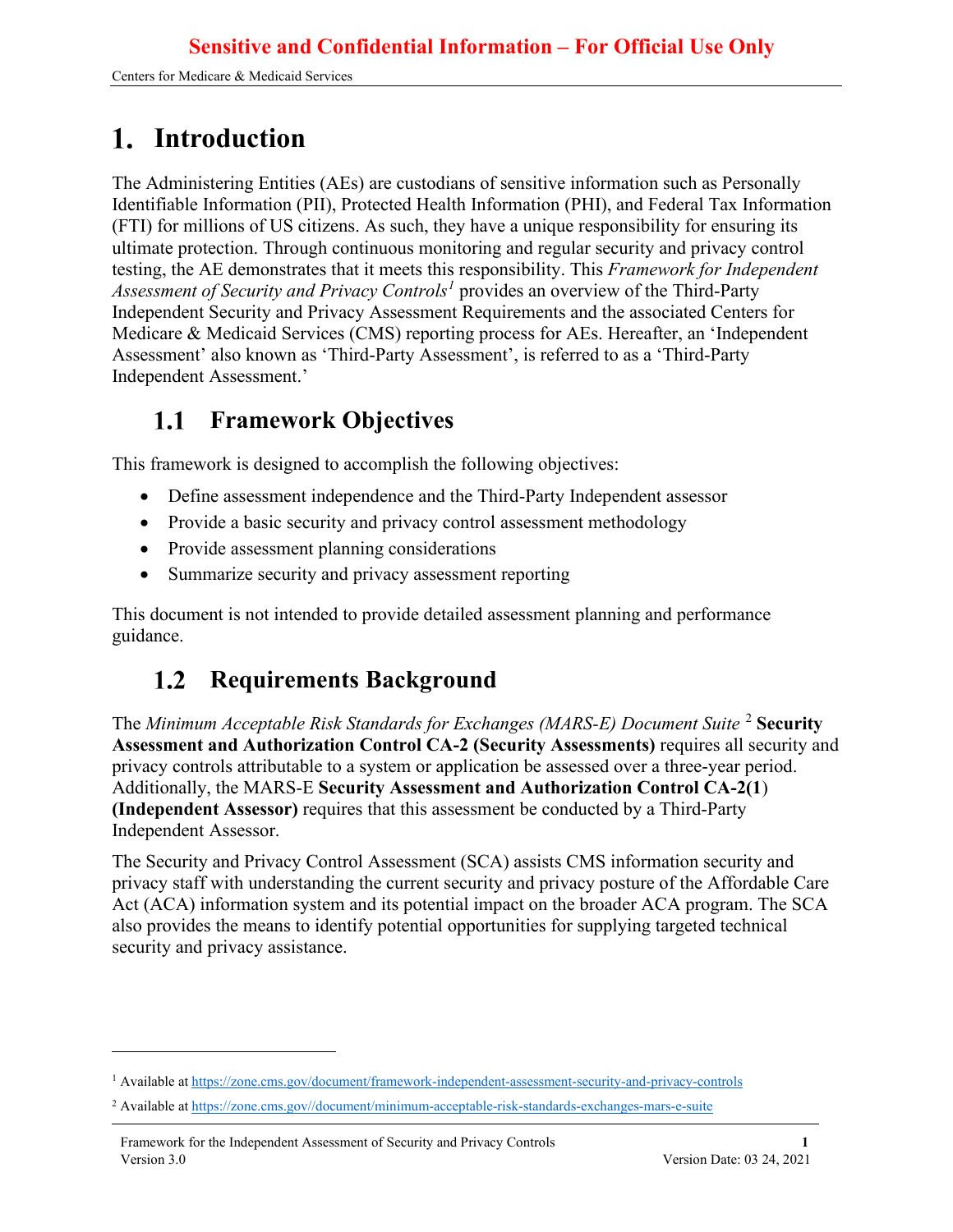## <span id="page-4-0"></span>**Third-Party Independent Assessment Overview**

#### <span id="page-4-1"></span>**Purpose**  $2.1$

The purpose of an SCA is to determine whether the security and privacy controls are implemented correctly, operate as intended, and produce the desired outcomes for meeting the security and privacy requirements of the information system. The assessment only reflects the security and privacy posture at the time of the SCA while other MARS-E controls address ongoing monitoring of control implementation. The assessment is to be conducted on the production environment and boundaries.

The Third-Party Independent Assessment provides an understanding of the following:

- System compliance with MARS-E
- Underlying infrastructure's security posture
- The system and data security and privacy posture
- Proper security configuration associated with the database or file structure storing the data
- Systems technical, managerial, and organizational adherence to the organization's security and privacy program, policies, and guidance

#### <span id="page-4-2"></span>**Assessment Independence Requirements**  $2.2^{\circ}$

#### The MARS-E **Security Assessment and Authorization Control CA-2(1**) **(Independent**

Assessor) requires the employment of assessors or assessment teams with a CMS-defined level of independence to conduct security and privacy control assessments of the organization's information system. An assessor is independent if there is no perceived or actual conflict of interest with respect to the developmental, operational, and/or management chain associated with the information system and the determination of security and privacy control effectiveness. The AE's designated security and privacy official(s) must ensure that there is a complete separation of duties between the staff associated with the information system and the assessor or assessment team conducting the SCA.

Additionally, the AE business or information system owner shall not influence the impartiality of the assessor or assessment team. To maintain the required objectivity and independence, there must be a continual evaluation of the relationships between the staff involved in the information system management and the Third-Party Independent Assessors. The assessor is required to exercise professional due care, including observance of applicable professional standards as stated in *Risk Management Handbook Chapter 4, Security Assessment and Authorization*[3](#page-4-3) .

<span id="page-4-3"></span><sup>3</sup> Available a[t https://www.cms.gov/Research-Statistics-Data-and-Systems/CMS-Information-](https://www.cms.gov/Research-Statistics-Data-and-Systems/CMS-Information-Technology/InformationSecurity/Info-Security-Library-Items/RMH-Chapter-4-Security-Assessment-and-Authorization)[Technology/InformationSecurity/Info-Security-Library-Items/RMH-Chapter-4-Security-Assessment-and-Authorization](https://www.cms.gov/Research-Statistics-Data-and-Systems/CMS-Information-Technology/InformationSecurity/Info-Security-Library-Items/RMH-Chapter-4-Security-Assessment-and-Authorization)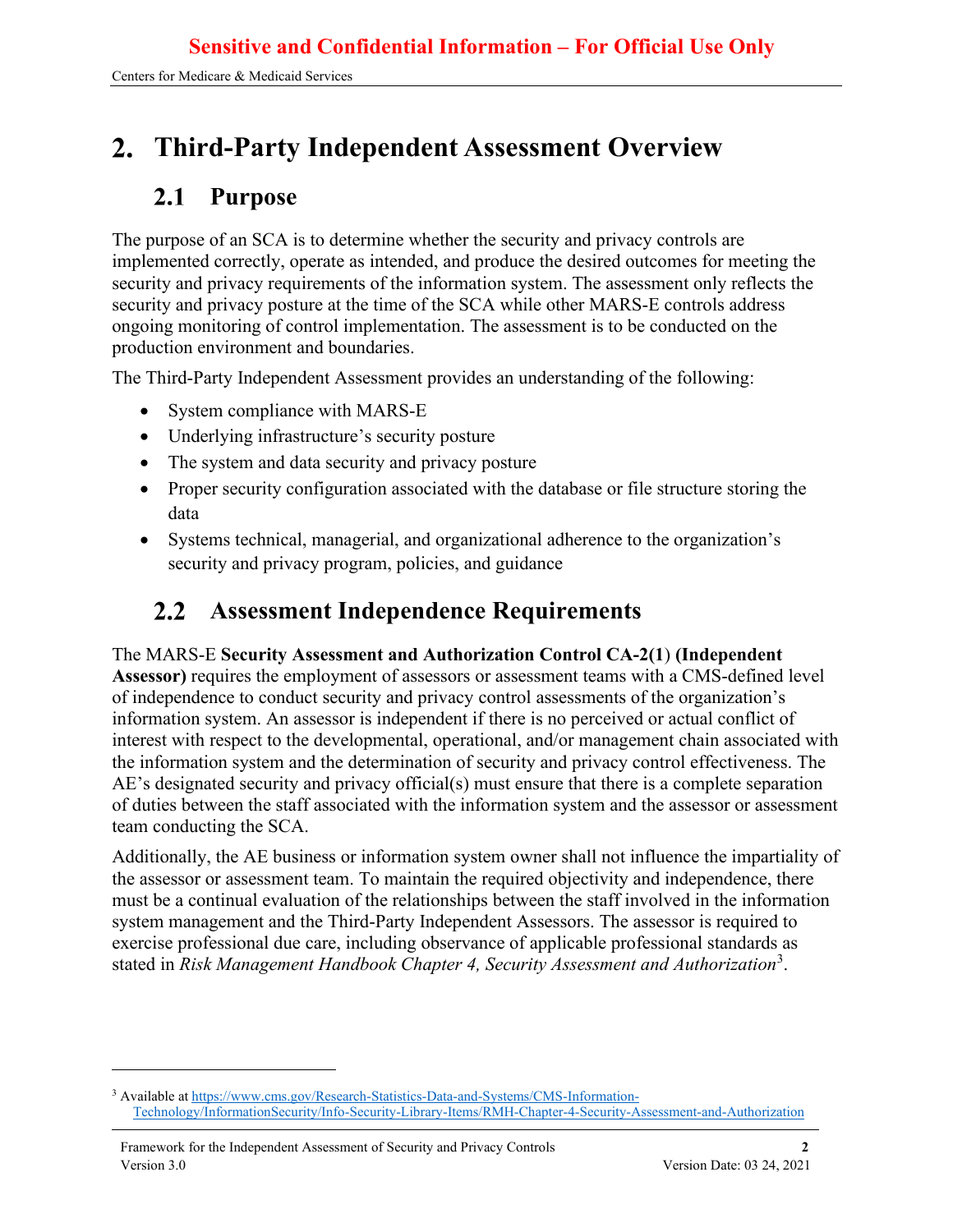#### <span id="page-5-0"></span>**Alternative Options for Third-Party Independent**   $2.3$ **Assessment**

In addition to contracting with a Third-Party Independent Assessor to perform the SCA, the following options could meet the Independent Assessment requirement for AEs:

- Leverage an existing state audit organization as an option for implementing an effective and independent security and privacy assessment program. An audit from a state audit organization meets the MARS-E requirement for an independent assessment if the audit incorporates the evaluation of all security and privacy control requirements specified in MARS-E.
- Engage staff within the AE to assess the MARS-E control implementation. The selected staff must have no direct responsibility for the system and/or the security or privacy posture of the system.
- Leverage a current state contract, such as a contract for Independent Verification and Validation services<sup>[4](#page-5-2)</sup>, that could be modified to include the Third-Party Independent Assessment of MARS-E controls.
- Reuse existing audit reports if the audits meet the requirements of independence and the scope covers all or a portion of the MARS-E security or privacy controls. However, if only a portion of the controls are covered, assessment of the remainder of the controls is required.

## <span id="page-5-1"></span>**Security and Privacy Control Assessment Methodology**

Assessment procedures for testing each security and privacy control are found in the *MARS-E Document Suite[5](#page-5-3) .* A detailed assessment plan should be prepared using these security and privacy control assessment procedures. If necessary, modify or supplement the procedures to evaluate the system's vulnerability to different types of threats, including those from the insider, the Internet, or the network. The assessment methods include: Examination of documentation, logs and configurations, interviews of personnel, and testing of technical controls.

This assessment provides the Third-Party Independent Assessor with an accurate understanding of the security and privacy controls in place by identifying the following:

- Application or system vulnerabilities, associated business and system risks, and potential impact
- Weaknesses in the configuration management process, such as weak system configuration settings, that may compromise the Confidentiality, Integrity, and Availability (CIA) of the system.

<span id="page-5-2"></span><sup>4</sup> For Medicaid and CHIP agencies, see 45 CFR 95.626 [at http://www.ecfr.gov/cgi](http://www.ecfr.gov/cgi-bin/retrieveECFR?gp=1&SID=aafafe72e2870be9e12ea494007c7825&ty=HTML&h=L&r=SECTION&n=45y1.0.1.1.52.4%20.24.14)[bin/retrieveECFR?gp=1&SID=aafafe72e2870be9e12ea494007c7825&ty=HTML&h=L&r=SECTION&n=45y1.0.1.1.52.4](http://www.ecfr.gov/cgi-bin/retrieveECFR?gp=1&SID=aafafe72e2870be9e12ea494007c7825&ty=HTML&h=L&r=SECTION&n=45y1.0.1.1.52.4%20.24.14)  [.24.14](http://www.ecfr.gov/cgi-bin/retrieveECFR?gp=1&SID=aafafe72e2870be9e12ea494007c7825&ty=HTML&h=L&r=SECTION&n=45y1.0.1.1.52.4%20.24.14)

<span id="page-5-3"></span><sup>5</sup> Available a[t https://zone.cms.gov//document/minimum-acceptable-risk-standards-exchanges-mars-e-suite](https://zone.cms.gov/document/minimum-acceptable-risk-standards-exchanges-mars-e-suite)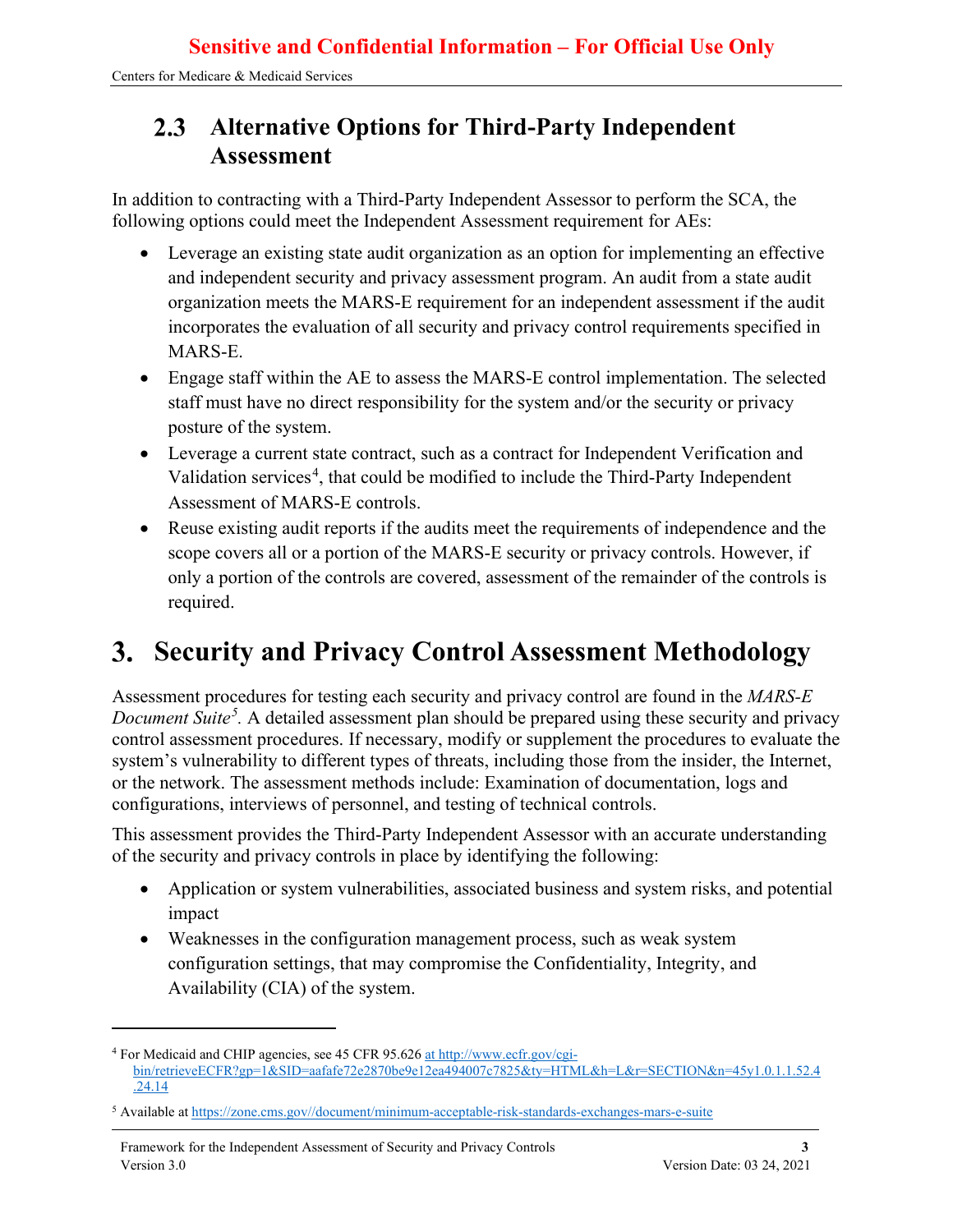Centers for Medicare & Medicaid Services

- AE policies not followed
- Major documentation omissions and/or discrepancies

#### <span id="page-6-0"></span>**Tests and Analyses Performed 3.1**

The SCA includes tests that analyze the application or system and the associated infrastructure. The tests begin with high-level analyses of the application or system and increase in specificity to eventually include an analysis of each supporting component. Tests and analyses performed during an assessment includes the following:

- Security control technical testing
- Penetration testing
- Adherence to the organization's security and privacy program, policies, and guidance
- Network and component scanning
- Configuration assessment
- Documentation review
- Personnel interviews
- <span id="page-6-1"></span>• Observations

### **3.1.1 Security Control Technical Testing**

Typically, the assessment staff is provided user access to the system to conduct application or system security technical testing. To perform a thorough assessment of the application or system, application-specific user accounts that reflect the different user types and roles are created for the technical assessor. By providing the technical assessor with these accounts, the assessor can test application and system security controls that might otherwise not be tested. The assessors should not be given a user account with a role that would allow access to PII, PHI, or FTI in any application or database. Any testing that could potentially expose sensitive data must be performed under the direct supervision of an authorized individual who is responsible for the data and can monitor the assessor's actions and take appropriate action to protect any data that is exposed.

Penetration testing is required for all Third-Party Independent Assessments. By using Penetration testing tools and techniques that simulate vulnerabilities, such as buffer overflows and password compromises, the technical assessor attempts to expose vulnerabilities associated with gaining unauthorized access to the application or system resources. The assessor must use caution to ensure no inadvertent altering of important system settings that may disable or degrade essential security or business functions. Since many automated testing utilities mimic signs of attack and/or exploit vulnerabilities, the assessor must identify proposed tools that pose a risk to the computing environment in the *Security and Privacy Assessment Plan (SAP)[6](#page-6-2) .*

<span id="page-6-2"></span><sup>6</sup> Available a[t https://zone.cms.gov/document/ae-security-and-privacy-assessment-plan-sap](https://zone.cms.gov/document/ae-security-and-privacy-assessment-plan-sap)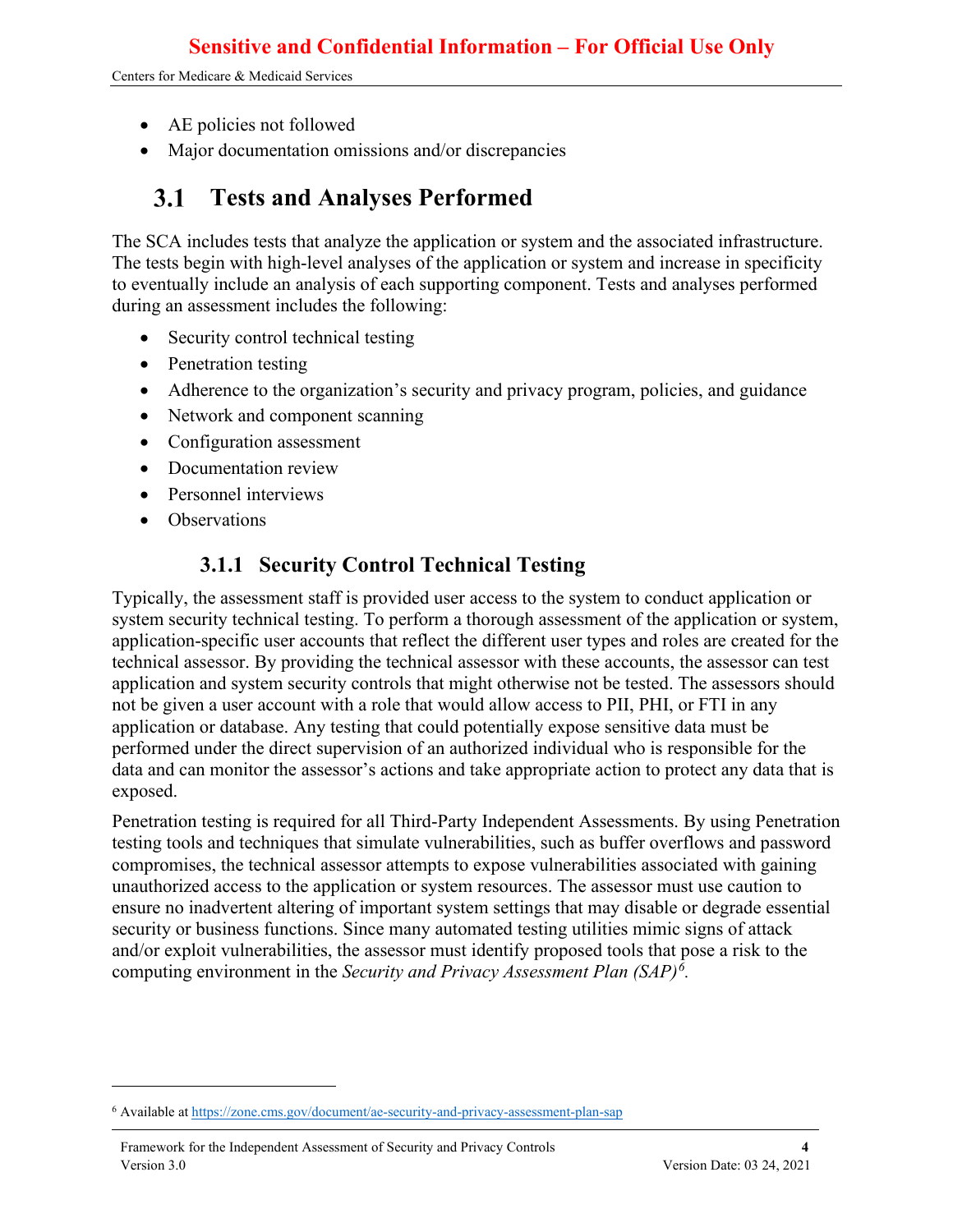The following list includes common test procedures and techniques of the technical assessment:

- Examination of the implemented access controls and identification and authorization techniques (e.g., log-on with easily guessed/default passwords)
- Tests to determine if the system is susceptible to cross-site scripting (XSS), structured query language (SQL) injection, and/or other commonly exploited vulnerabilities
- Attempts to alter database management system settings
- Attempts to access hidden URLs
- Reviews of application-specific audit log configuration settings
- Determination if sensitive information is encrypted before being passed between the system and browser

### **3.1.2 Network and Component Scanning**

<span id="page-7-0"></span>Network and component scanning is used to monitor, manage, and identify network elements in order to help protect the information system from possible attacks. It also helps determine the health of the network by discovering the presence of vulnerabilities. Some of the vulnerability scanning elements that should be considered are scanning patch levels, functions, ports, protocols, and services as well as improperly configured flow control mechanisms. Vulnerability scanning should be performed using the guidelines set forth in the MARS-E **Risk Assessment Control RA-5 (Vulnerability Scanning)**.

In order to gain an understanding of the network security posture, the SCA includes scans of all in-scope network components, which consists infrastructure, application, database, and source code. This process provides a basis for determining the extent to which the system control implementation meets security control requirements. Both internal and external scanning must be performed as part of network and component scans. The results of these scans are used in conjunction with the configuration assessment.

### **3.1.3 Configuration Assessment**

<span id="page-7-1"></span>The purpose of the configuration assessment is to determine if AE security requirements are implemented correctly in the application, system, or system environmental components within the boundary of the application. The configuration assessment should be performed against the organization's established and mandatory configuration settings as set forth in MARS-E **Configuration Management Control CM-6 (Configuration Settings)**. The process for performing the configuration assessment requires the assessor to:

- Review the implemented configurations for each component against the AE security and privacy requirements
- Review access to system and databases for default user accounts
- Test firewalls, routers, systems, and databases for default configurations and user accounts
- Review firewall access control rules against the AE security requirements
- Determine consistency of system configuration with the AE-documented configuration.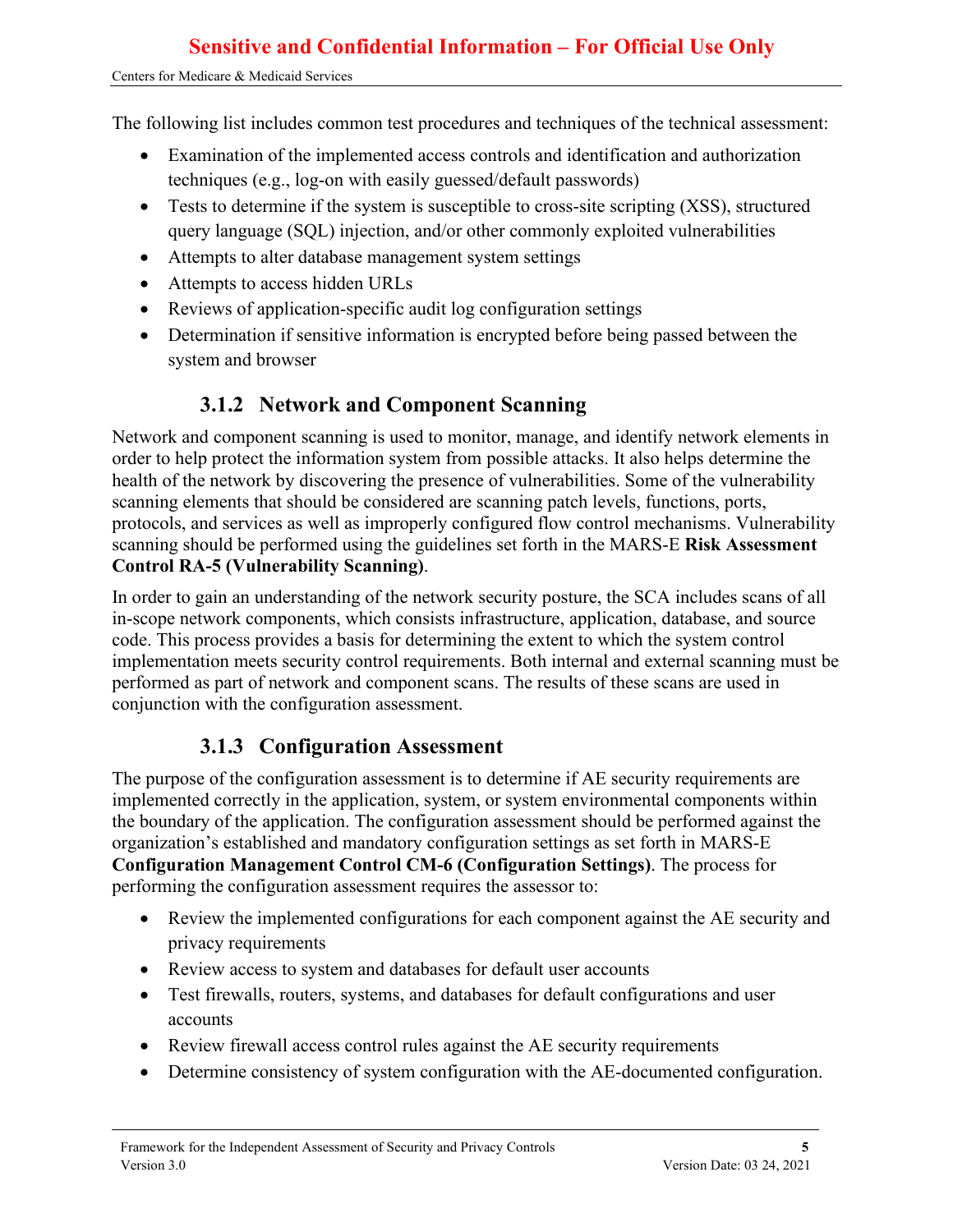#### **3.1.4 Documentation Review**

<span id="page-8-0"></span>The assessor must review all security and privacy documentation for completeness and accuracy. Through this process, the assessor will gain insight to determine if all controls are implemented as described. The review also augments technical control testing. For example, if the MARS-E control stipulates that the password length for the information system is required to have a minimum of eight characters, the assessor must review the AE password policy or the MARS-E System Security Plan (SSP) to make sure that password requirements are met. During the technical configuration assessment, the assessor confirms passwords are actually configured as stated in the AE documentation. Core security documentation for review includes documents in Table 1 below.

<span id="page-8-1"></span>

| <b>Document</b>                                                                                                                                                  | <b>MARS-E Control Family</b>                             | <b>MARS-E Control Number</b>                     |  |
|------------------------------------------------------------------------------------------------------------------------------------------------------------------|----------------------------------------------------------|--------------------------------------------------|--|
| System Security Plan (SSP)                                                                                                                                       | Planning (PL)                                            | PL-2: Security System Plan                       |  |
| Configuration Management Plan<br>(CMP)                                                                                                                           | Configuration Management (CM)                            | CM-9: Configuration<br>Management Plan           |  |
| Contingency Plan (CP)                                                                                                                                            | Contingency Planning (CP)                                | CP-2: Contingency Plan                           |  |
| Contingency Plan (CP) Test Plan<br>and Results                                                                                                                   | Contingency Planning (CP)                                | CP-4: Contingency Plan Testing                   |  |
| Incident Response Plan (IRP)                                                                                                                                     | Incident Response (IR)                                   | IR-8: Incident Response Plan                     |  |
| Incident Response Plan (IRP)<br>Test Plan                                                                                                                        | Incident Response (IR)                                   | IR-3: Incident Response Testing<br>and Exercises |  |
| Security Awareness Training<br>(SAT) Plan                                                                                                                        | Awareness and Training (AT)                              | AT-3: Role-Based Security<br>Training            |  |
| <b>Training Records</b>                                                                                                                                          | Awareness and Training (AT)                              | AT-4: Security Training Records                  |  |
| <b>Interconnection Security</b><br>Agreements (ISA)                                                                                                              | Security and Assessment<br>Authorization (CA)            | CA-3: System Interconnections                    |  |
| Plan of Action and Milestones<br>(POA&M)                                                                                                                         | Security and Assessment<br>Authorization (CA)            | CA-5: Plan of Action and<br>Milestones           |  |
| <b>Information Security Risk</b><br>Assessment (ISRA)                                                                                                            | Risk Assessment (RA)                                     | RA-3: Risk Assessment                            |  |
| Privacy Impact Assessment (PIA)<br>or other privacy documents                                                                                                    | Authority and Purpose (AP)<br>AP-1: Authority to Collect |                                                  |  |
| Privacy documents and notices<br>including, but not limited to, PIAs<br>and agreements to collect, use,<br>and disclose PII and Privacy Act<br><b>Statements</b> | Authority and Purpose (AP)                               | AP-2: Purpose Specification                      |  |
| Governance documents and<br>privacy policy                                                                                                                       | Accountability, Audit, and Risk<br>Management (AR)       | AR-1: Governance and Privacy<br>Program          |  |
| Documentation describing the AE<br>privacy risk assessment process,<br>documentation of privacy risk<br>assessments performed by the<br>organization             | Accountability, Audit, and Risk<br>Management (AR)       | AR-2: Privacy Impact and Risk<br>Assessment      |  |

|  |  |  |  |  | <b>Table 1. Core Security and Privacy Documents</b> |
|--|--|--|--|--|-----------------------------------------------------|
|--|--|--|--|--|-----------------------------------------------------|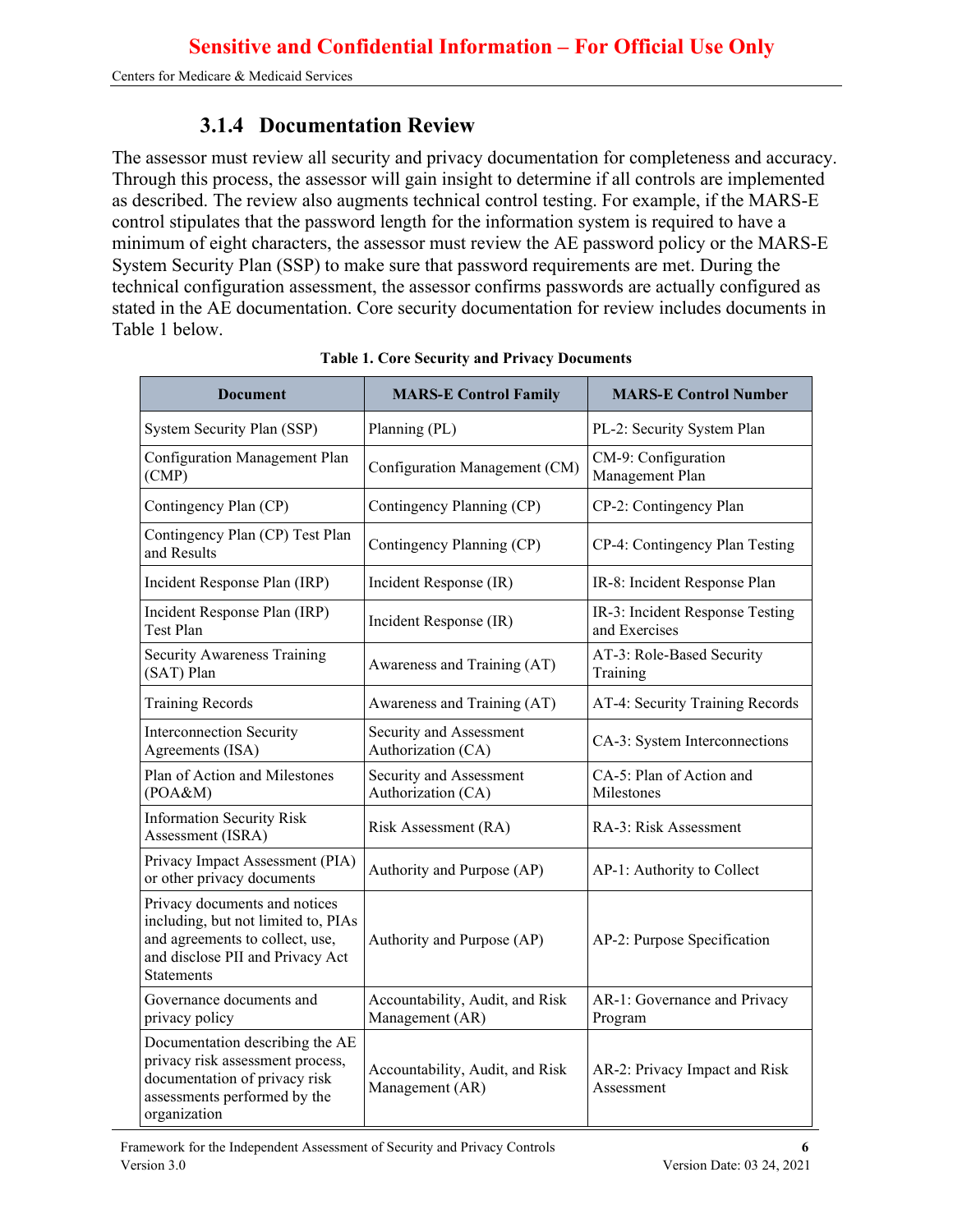### **3.1.5 Personnel Interviews**

<span id="page-9-0"></span>The assessor conducts personnel interviews to validate that security and privacy controls are implemented, staff understand and follow documented control implementations, and updated documentation is appropriately distributed to staff. The assessor interviews business, information technology, and support personnel to ensure effective implementation of operational and managerial security and privacy controls across all support areas. Interviews are customized to focus on control assessment procedures that apply to individual roles and responsibilities and assure proper implementation and/or execution of security and privacy controls.

The SCA test plan identifies the designated Subject Matter Experts (SMEs) interviewed. These SMEs should have specific knowledge of overall security and privacy requirements as well as a detailed understanding of the system's operational functions. The staff selected for conducting interviews should have the following roles:

- Business Owner(s)
- Application Developer
- Configuration Manager
- Contingency Planning Manager
- Database Administrator
- Data Center Manager
- Facilities Manager
- Firewall Administrator
- Human Resources Manager
- Information System Security Officer
- Privacy Program Manager
- Privacy Officer
- Media Custodian
- Network Administrator
- System Administrators
- System Owner
- Program Manager
- Training Manager

Although the initial identification of interviewees is determined when the assessment plan is prepared, additional staff may be identified as the interview process proceeds.

### **3.1.6 Observations**

<span id="page-9-1"></span>During the course of the assessment, the assessor also observes personnel behavior and the in– place, physical environmental controls, as applicable, to determine if staff follow the security and privacy policies, procedures and controls related to the physical environment are in place. For example, the assessor is required to observe:

- Processes associated with issuing visitor badges
- Requests for identification prior to visitor badge issuance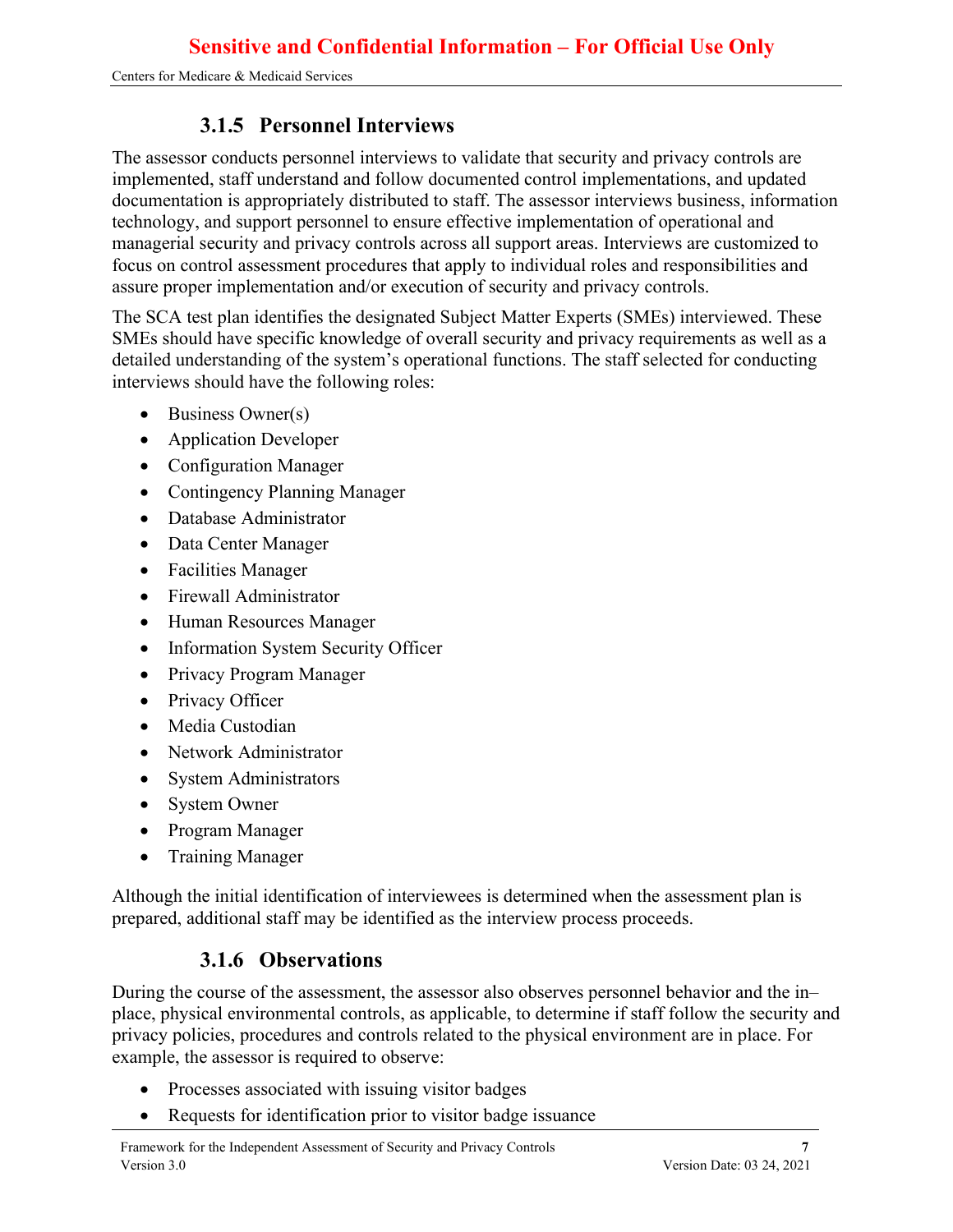- Handling of output materials, including the labeling, and discarding of output
- Equipment placement to prevent "shoulder surfing" or viewing from windows and open spaces.
- Physical security associated with media protection, such as locking of telecommunication and wiring closets and access to facilities housing the system.

#### <span id="page-10-0"></span>**Risk Levels**  $3.2$

In order to reduce the risks posed to the system and to protect all sensitive information, the assessment team must assign a level of system risks to the findings. The assignment of system risk levels should follow the methodology outlined in National Institute of Standards and Technology (NIST) *Special Publication (SP) 800-30r1, Guide for Conducting Risk Assessments[7](#page-10-2) ,* appendices G, H, and I. When assigning risk levels, CMS requires only four levels of granularity:

- **Critical** Exploitation of the technical or procedural vulnerability will cause catastrophic harm to business processes. Catastrophic political, financial, and legal damage is likely to result.
- **High** Exploitation of the technical or procedural vulnerability will cause substantial harm to business processes. Significant political, financial, and legal damage is likely to result.
- **Moderate** Exploitation of the technical or procedural vulnerability will significantly impact the confidentiality, integrity and/or availability of the system or data. Exploitation of the vulnerability may cause moderate financial loss or public embarrassment.
- Low Exploitation of the technical or procedural vulnerability will cause minimal impact to operations. The confidentiality, integrity and availability of sensitive information are not at risk of compromise. Exploitation of the vulnerability may cause slight financial loss or public embarrassment.

## <span id="page-10-1"></span>**Assessment Planning**

AEs are required to develop an assessment strategy and procedure that provides a standardized approach for planning and resourcing the SCA of their information systems and underlying components. AEs are responsible for ensuring that each SCA has:

- Budget and assigned resources suitable for completing the assessment.
- Clear objectives and constraints
- Well-defined roles and responsibilities
- Scheduling that includes defined events and deliverables

<span id="page-10-2"></span><sup>7</sup> Available a[t https://csrc.nist.gov/publications/detail/sp/800-30/rev-1/final](https://csrc.nist.gov/publications/detail/sp/800-30/rev-1/final)

Framework for the Independent Assessment of Security and Privacy Controls **8** Version 3.0 Version Date: 03 24, 2021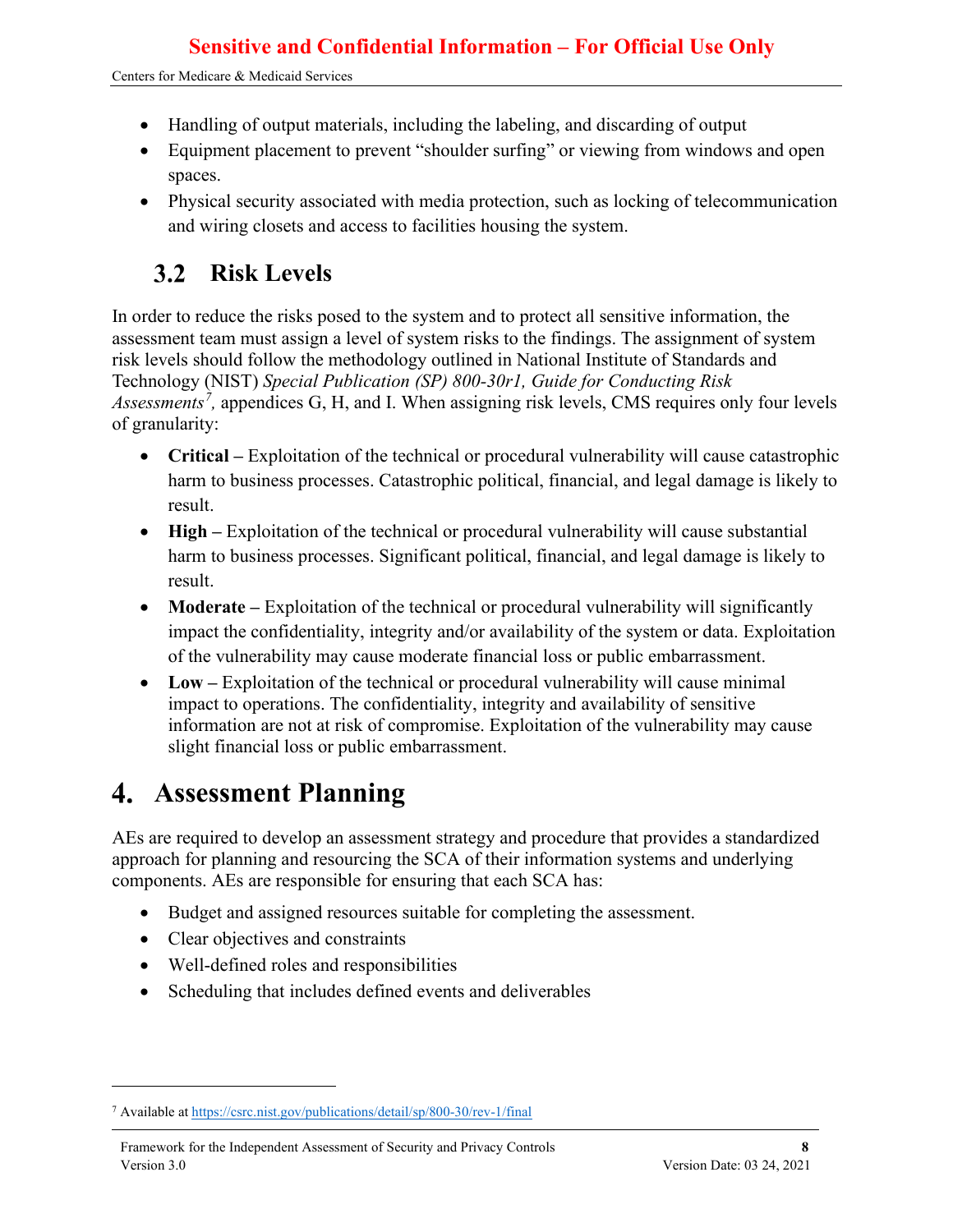During planning for the SCA, AE develop a scope statement that is dependent upon, but not limited to, the following factors:

- System boundaries
- Known business and system risks associated with the information system
- Dependence of the system on any hierarchical structure
- System development phase
- Documented MARS-E security and privacy control requirements
- Assessment type
- Legislative cycle

The contract Statement of Work (SOW) should also provide support for clarifying findings and making corrective action recommendations after the assessment.

The contract should specify that contractor staff shall execute Non-Disclosure Agreements (NDAs) prior to accessing any information related to the security and privacy of the system. Requests to access information should only be considered based on a demonstration of a valid need to know, and not the position, title, level of investigation, or position sensitivity level.

All information related to the assessment planning is captured in the SAP, which is to be completed prior to assessment kick-off. For submission timelines, refer to the *CMS Security and Privacy MARS-E Timelines and Artifacts List[8](#page-11-1) .*

#### <span id="page-11-0"></span>**Security and Privacy Assessment Plan** 4.1

The SAP documents all testing to validate the security and privacy controls for the information system. The information included within this SAP will assist in the preparation of the *Security and Privacy Assessment Report (SAR)[9](#page-11-2)* .

The SAP includes the following information:

- Introduction and Purpose
- Scope (System, Documents and Assumptions)
- Description of SAW
- Control Tests
- Test Roles
- Security and Privacy Controls Assessment Methodology

In conjunction with the SAP, the assessor must complete the correlated tabs in the *Security and Privacy Assessor Workbook (SAW)[10](#page-11-3)*. The SAW provides more detailed information on all of the roles and components to be assessed.

<span id="page-11-1"></span><sup>8</sup> Available a[t https://zone.cms.gov/document/cms-security-and-privacy-mars-e-timelines-and-artifacts-list](https://zone.cms.gov/document/cms-security-and-privacy-mars-e-timelines-and-artifacts-list)

<span id="page-11-2"></span><sup>9</sup> Available a[t https://zone.cms.gov/document/ae-security-and-privacy-assessment-report-template-sar](https://zone.cms.gov/document/ae-security-and-privacy-assessment-report-template-sar)

<span id="page-11-3"></span><sup>&</sup>lt;sup>10</sup>Available at <https://zone.cms.gov/document/annual-security-and-privacy-attestation-procedure-aca-systems>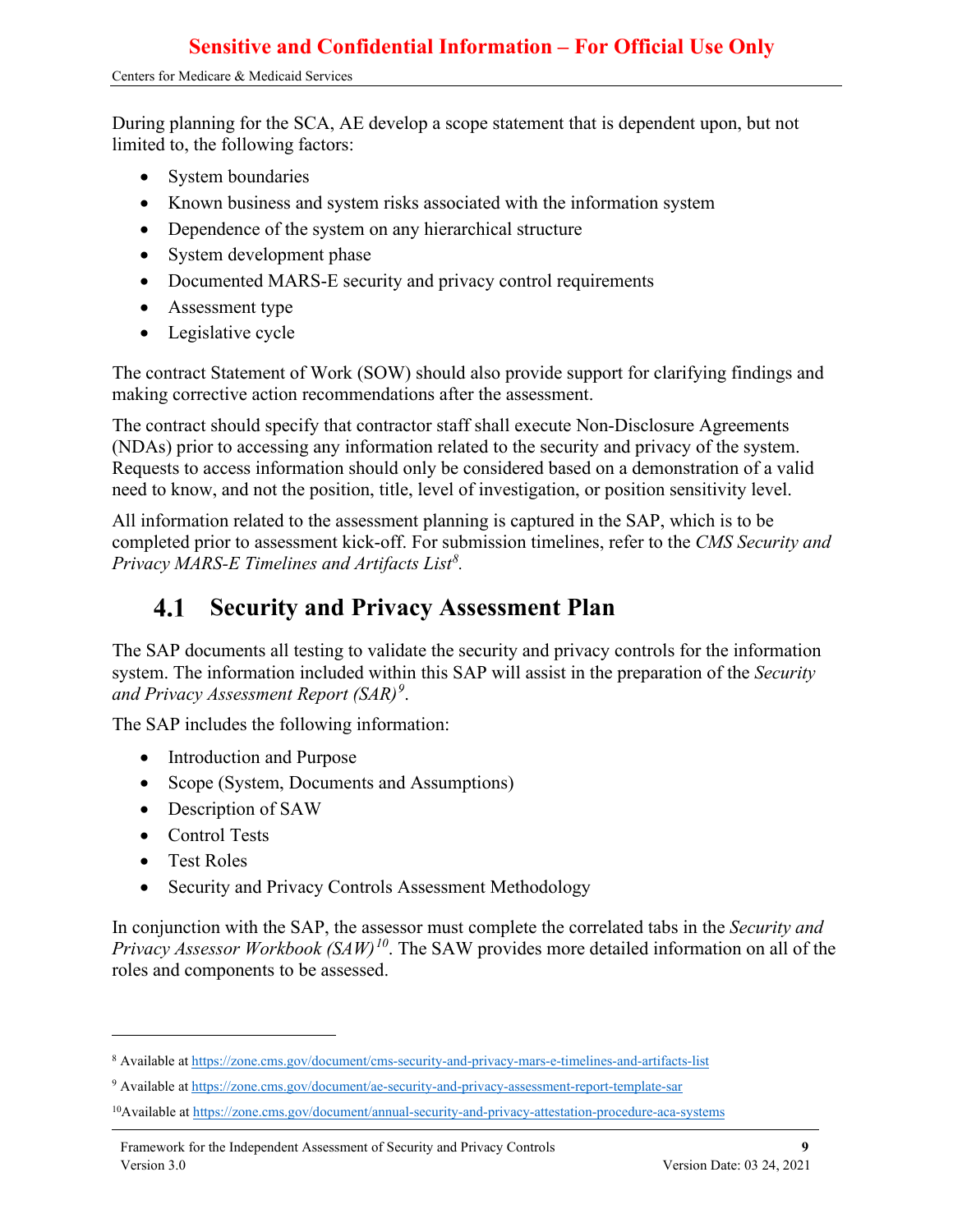## <span id="page-12-0"></span>**Assessment Reporting**

At the completion of a Third-Party Independent Assessment, the assessor provides a SAR in conjunction with the correlated SAW to the AE representative, who is then responsible for submitting the documents to CMS via the State Exchange Resource Tracking System (SERVIS). For submission timelines of all the listed documents, refer to the *CMS Security and Privacy MARS-E Timelines and Artifacts List[11.](#page-12-2)*

The structure and contents of both the SAR and the SAW (as described in the following subsection) must be consistent with the assessment objectives. Furthermore, all weaknesses identified in the submitted SAR and SAW need to also be captured in the associated Plan of Actions & Milestones (POA&M).

#### <span id="page-12-1"></span>**Security and Privacy Assessment Report**  $5.1$

The SAR provides the results of the comprehensive assessment and evaluation of ACA information systems. It describes risks associated with the vulnerabilities identified during the assessment and serves as the risk summary report. The SAR allows the Assessor to communicate the assessment results to several audience levels, ranging from executives to technical staff.

The SAR includes the following information:

- Executive Summary and Introduction
- Scope of tests (to include components tested), assessments, and interviews
- System description and purpose
- Summary of factual findings in accordance with the SCA tests performed
- Description of the contents of SAW

In conjunction with the SAR, the assessor must complete the correlated tabs in the Security and Privacy Assessor Workbook (SAW). The SAW provides more detailed information on the assessment results, remediation, and/or compensating control recommendations to correct system weaknesses and vulnerabilities identified through the comprehensive SCA process.

Since the SAR and the SAW are not living documents, findings should not be added and removed unless CMS' initial review of the final draft discovers deficiencies or inaccuracies that should be addressed.

<span id="page-12-2"></span><sup>&</sup>lt;sup>11</sup> Available a[t https://zone.cms.gov/document/cms-security-and-privacy-mars-e-timelines-and-artifacts-list](https://zone.cms.gov/document/cms-security-and-privacy-mars-e-timelines-and-artifacts-list)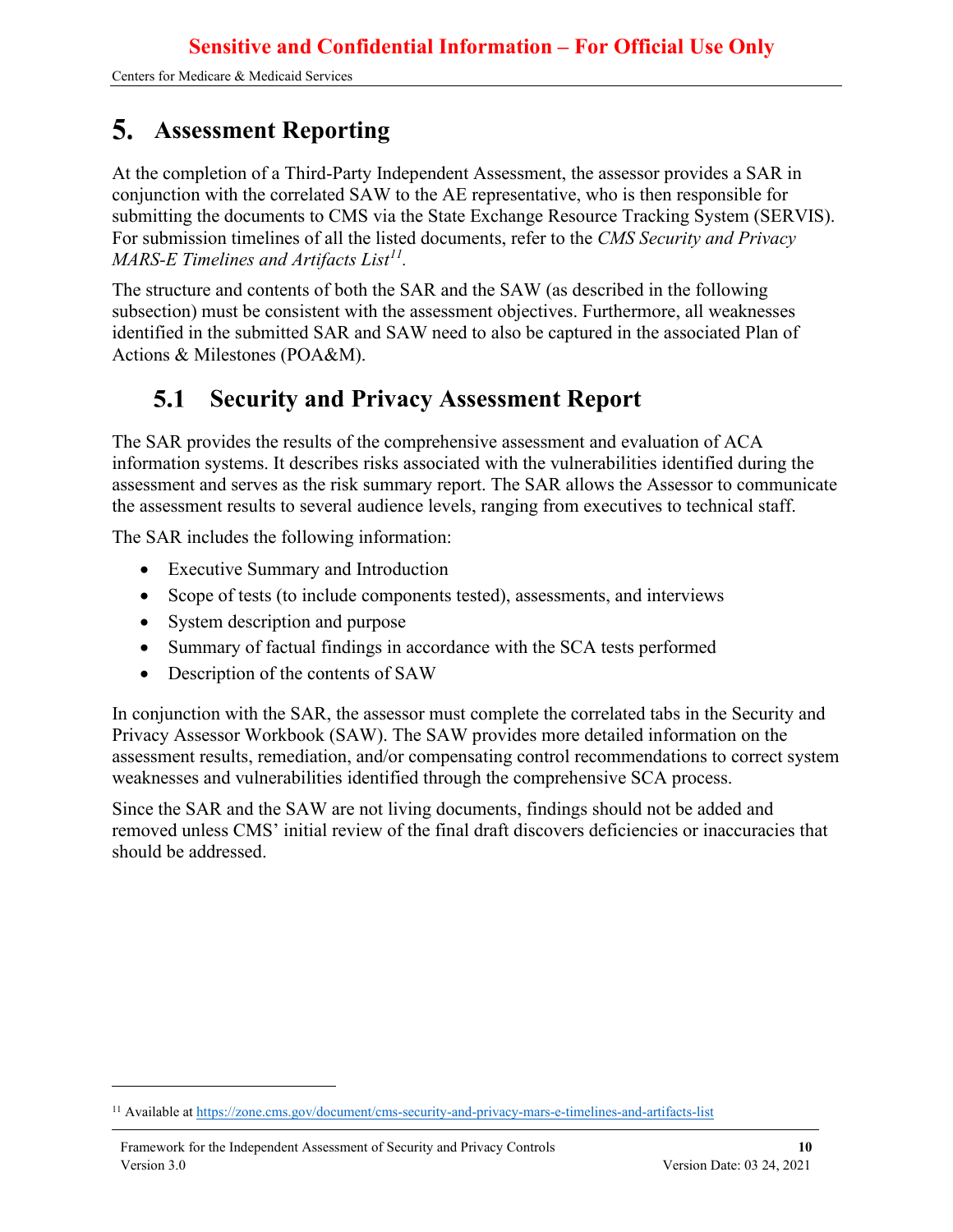## <span id="page-13-0"></span>**Appendix A. Acronym List**

| AC           | Access Control, a Security Control family                            |
|--------------|----------------------------------------------------------------------|
| <b>ACA</b>   | Patient Protection and Affordable Care Act of 2010                   |
| AE           | <b>Administering Entity</b>                                          |
| AP           | Authority and Purpose, a Privacy Control family                      |
| AR           | Accountability, Audit, and Risk Management, a Privacy Control family |
| AT           | Awareness and Training, a Security Control family                    |
| CA           | Security Assessment and Authorization, a Security Control family     |
| C.F.R.       | Code of Federal Regulation                                           |
| <b>CIA</b>   | Confidentiality, Integrity, and Availability                         |
| <b>CIDR</b>  | <b>Classless Inter-Domain Routing</b>                                |
| <b>CIS</b>   | Center for Internet Security                                         |
| CM           | Configuration Management, a Security Control family                  |
| <b>CMP</b>   | Configuration Management Plan                                        |
| <b>CMS</b>   | Centers for Medicare & Medicaid Services                             |
| CP           | Contingency Planning, a Security Control family                      |
| <b>DISA</b>  | Defense Information Systems Agency                                   |
| <b>DNS</b>   | Domain Name System                                                   |
| <b>DUA</b>   | Data Use Agreement                                                   |
| <b>FISMA</b> | Federal Information Security Management Act                          |
| <b>FTI</b>   | Federal Tax Information                                              |
| <b>HHS</b>   | Department of Health and Human Services                              |
| <b>HIPAA</b> | Health Insurance Portability and Accountability Act of 1996          |
| <b>HTTPS</b> | <b>Hypertext Transfer Protocol Secure</b>                            |
| Hub          | <b>ACA Data Services Hub</b>                                         |
| IP           | <b>Internet Protocol</b>                                             |
| <b>IR</b>    | Incident Response, a Privacy Control family                          |
| <b>IRP</b>   | Incident Response Plan                                               |
| <b>ISA</b>   | <b>Interconnection Security Agreement</b>                            |
| <b>ISRA</b>  | <b>Information Security Risk Assessment</b>                          |
| <b>ISSO</b>  | <b>Information System Security Officer</b>                           |
| <b>MAC</b>   | Media Access Control                                                 |